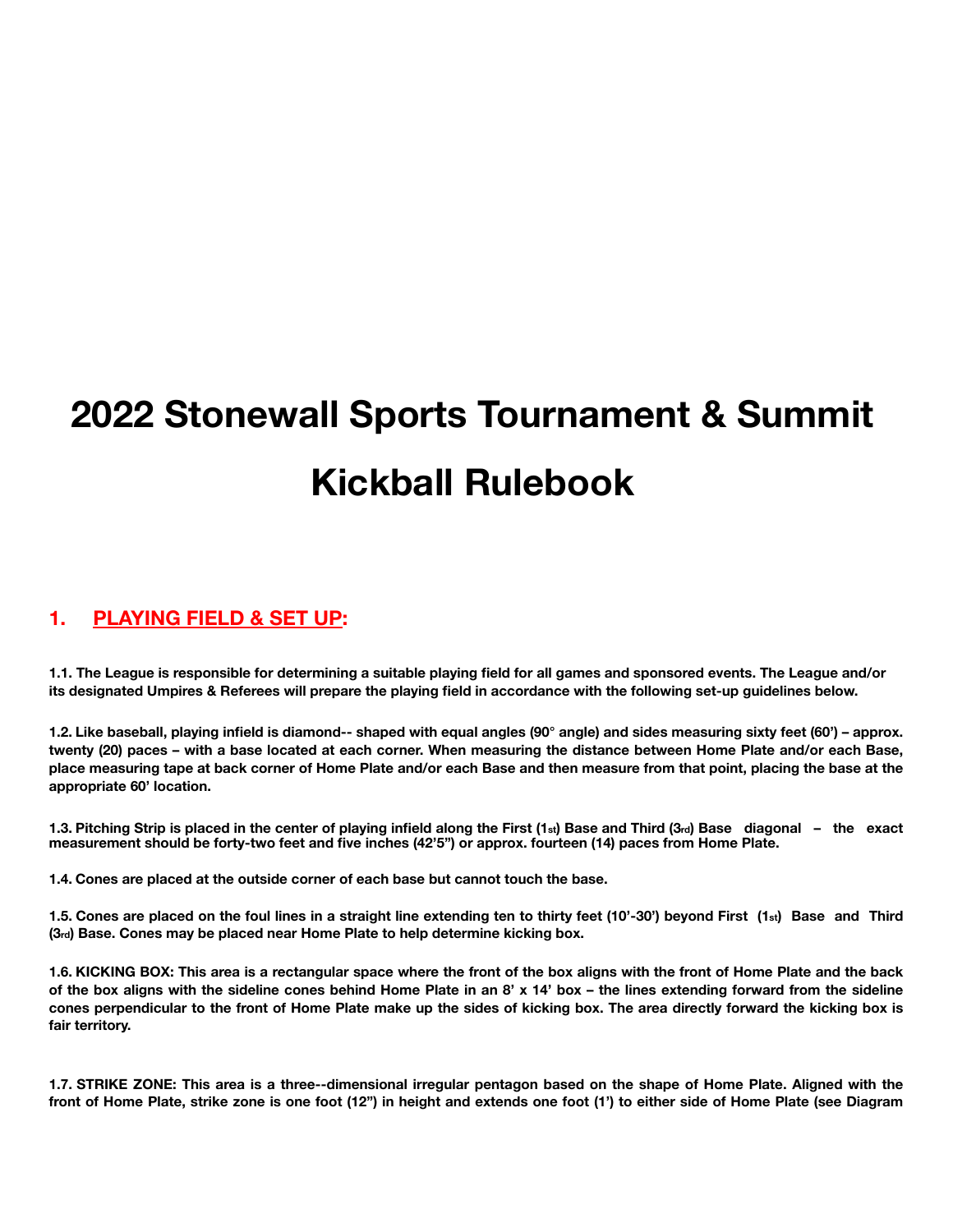**and Rule 8.2). It is not permissible to physically mark the boundaries of the strike zone by cones or other raised objects as these objects could potentially interfere with play – drawn/painted lines are permitted in accordance with Rule 8.2.** 

**1.8. After notifying the Umpire of any improper field set-up, the field layout shall be corrected before the beginning of next play.** 

**1.9. A "safety base" must be placed next to First (1st) Base in foul territory (see Diagrams) and must be used for all regulation games in accordance with Rule 7.2.** 

**1.10. All participants must respect and obey all rules and regulations pertaining to the field used for games. In addition, park permits may have stipulations that participants must abide by to play at those facilities. Participants breaking any field rules may be ejected from the game and may be considered by League Leadership for possible disciplinary action.** 

# **2. EQUIPMENT:**

**2.1. OFFICIAL ATTIRE: While participating, players must wear coordinating team uniforms. Uniforms must be on your body with logo's or team identifier visible during play (except due to inclement weather — see below). Players are not permitted to play shirtless. Teams with uniforms branding inappropriate images or offensive language may be removed from the tournament.** 

**2.1.1. Players may wear additional layers of clothing due to colder weather conditions and/or rain – either over or under uniform. The uniform does not need to be visible in that case, but Players must wear the uniform in accordance with 2.1 and may be requested to verify use by the League and/or Umpire.** 

**2.2. SHOES: Without any exceptions, Players are required to wear athletic shoes when playing. It is recommended that Players wear cleats; however, metal cleats are not allowed.** 

**2.3. PERFORMANCE ENHANCING EQUIPMENT: Players may wear protective equipment providing it does not offer the wearer an unfair performance advantage (such as gloves) when playing. Any equipment deemed by the Umpire as "performance enhancing" must be removed or the Player will be removed from play.** 

**2.4. OFFICIAL KICKBALL: The official kickball will be provided by the League – it is a 10" diameter rubber ball that should be pressurized to approximately 1.25 psi (but not greater than 1.5 psi. Do not over or under inflate the ball.** 

# **3. PARTICIPANTS:**

**3.1. PLAYER ELIGIBILITY: In order to be considered a Player, all participants must be (a) twenty-one (21) years of age or older by the date of first game; (b) adequately and currently health insured against all injury that may arise from kickball play; (c) properly registered through the approved registration process; and (d) sign the Tournament liability waiver. Participants can only play on one (1) Kickball team during the tournament (not including Remix).** 

**3.2. OFFICIALS: Each game must be officiated by one (1) Umpire. Umpires and any referees will be designated and furnished for games as scheduled and provided by the League.** 

**3.2.1. UMPIRES: The Umpire is located at Home Plate, governs game play, and issues all final rulings (including but not limited to those described below), and has final authority on equipment issues. Referees assist the Umpire.** 

**3.2.1.1. Umpires have jurisdiction over play and may (a) call a time out; (b) call off any game as authorized elsewhere in these rules; and/or (c) penalize a Player, including game ejection, for any reason – this includes but is not limited to un-sportsmanlike conduct, fighting, delay of game, and excessive verbal abuse (see 15.3).**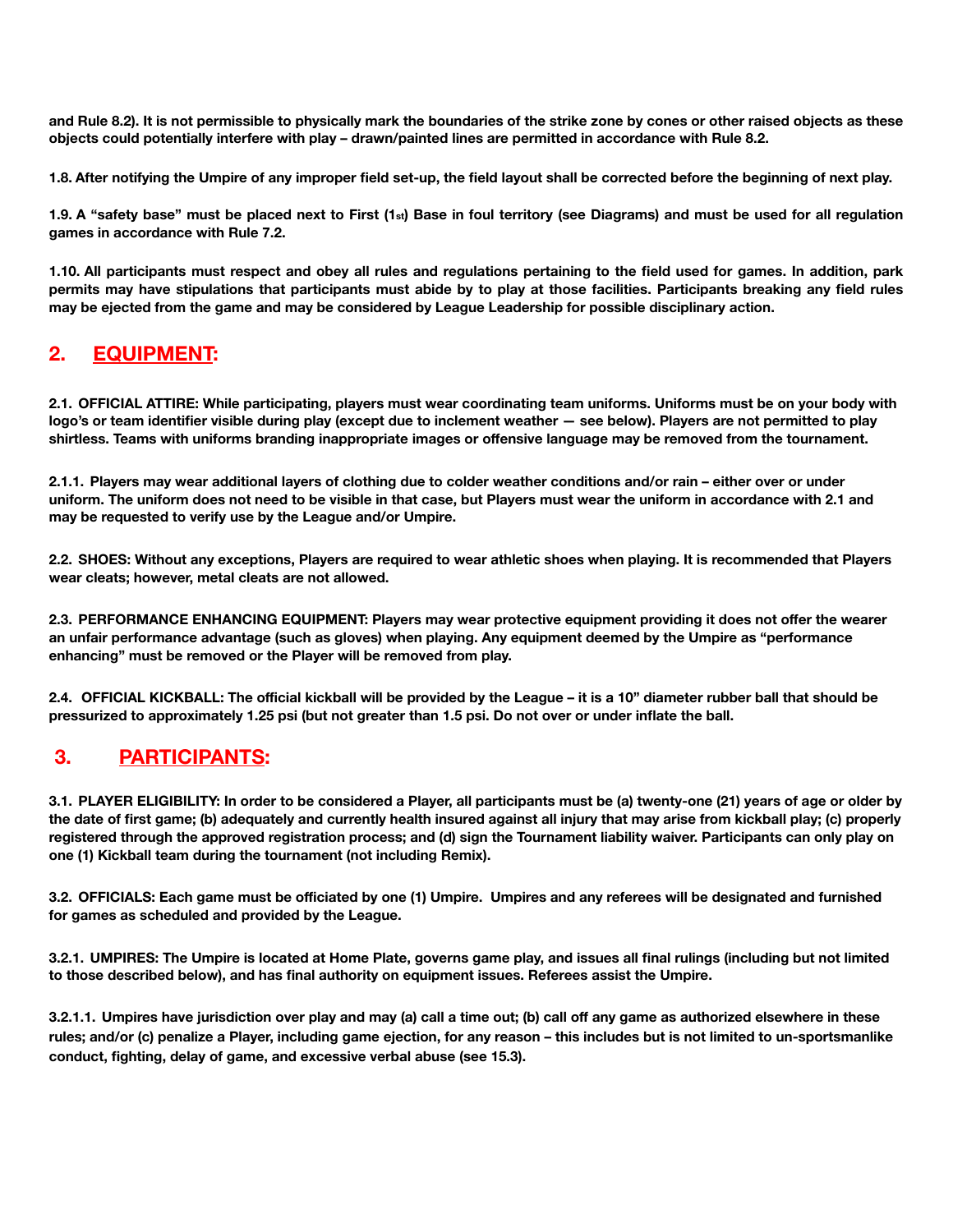**3.2.1.2. Umpires have jurisdiction over play and shall (a) cancel the game if lightning is seen in close proximity and each Captain and/or Co-Captain agrees to call game, and/or (b) call off a game due to darkness, rain, or other cause at the Umpire's discretion with the tournament manager's approval.** 

**3.2.1.3. Umpires may make rulings on any points not specifically covered in the rules (at the time of occurrence), but the ruling shall not be deemed as precedent for future rulings.** 

**3.2.1.4. Umpires may seek the advice of the Tournament Managers who will review the situation and advise on all applicable rules. If necessary, the Tournament Managers will consider call protests and provide advice on unsettled or unclear matters; however, decisions cannot be overturned on appeal and will only be prospective towards future games.** 

**3.2.2. REFEREES: Each Team is required to provide knowledgeable and capable Referees to assist officiating games when assigned by League. Referees will be positioned at the bases and decide whether Runner is "safe" or "out" and if encroachment infractions occur, among other calls. Referees are required to pay attention to the game at all times. Failure to provide referees may result in a Paper Forfeit assessed to the offending team.** 

**3.2.3. FIELD SET‐UP & TAKE-DOWN: The Umpires scheduled, and Referees assigned to officiate the first games of the day are responsible for assisting leadership with setting up the playing fields as described in Section 1. Likewise, the Umpires scheduled, and Referees assigned for the last games are responsible for taking down the playing fields after final game. Equipment can be picked up and dropped- off at designated location as specified by League.** 

#### **3.3. TEAMS:**

**3.3.1. PLAYERS NEEDED TO PLAY: Each Team must field at least eight (8) Players – but no more than eleven (11) Players – in a scheduled game. If a Team cannot meet the minimum requirement, then that Team receives a Game Forfeit for that scheduled game.** 

**3.3.2. The fielding Team must assign and field exactly one (1) pitcher and one (1) catcher in an inning during the game.** 

**3.3.3. Only the Captain(s) may dispute calls for rule infractions with the Umpire but must accept Umpire's final ruling.** 

**3.3.4. PARTICIPATING PLAYERS: All participating Players must kick in the written kicking order – but are not required to field. If a Player cannot kick for whatever reason, then that Player is not permitted to field because the Player did not meet the minimum requirement of kicking. A "participating player" is any Player who is present and dressed to play (which means, but is not limited to: wearing official team shirt; athletic shorts, tights, or pants; and shoes or cleats) unless that Player is injured or has a legitimate medical condition. Umpire has discretion to determine whether the player has a legitimate medical condition.** 

**3.3.5. EXCHANGE OF KICKING ORDER: Team Captains must provide a copy of their Team's written kicking order to each other and to the Home plate umpire prior to the start of game.** 

**3.3.5.1. IMPROPER KICKING ORDER CLAIMS: A claim of improper kicking order must be made to the Umpire, who will make the final determination. The claim must be made on the field no sooner than the first pitch thrown to the accused "wrong" Kicker and no later than the first pitch thrown to the subsequent Kicker. The first base umpire will check the records to see if there was a kick out of order. Any resulting play is nullified by a finding of improper kicking order and an out will be recorded for the player who was supposed to be kicking. The next kicker is the player who follows the proper kicker who was called "out".** 

**3.3.6. ADDING PLAYERS TO KICKING ORDER: Players not present when the game starts are to be removed from the original kicking order. If Player arrives after the game starts, regardless of inning, that Player must be added to end of Team's kicking**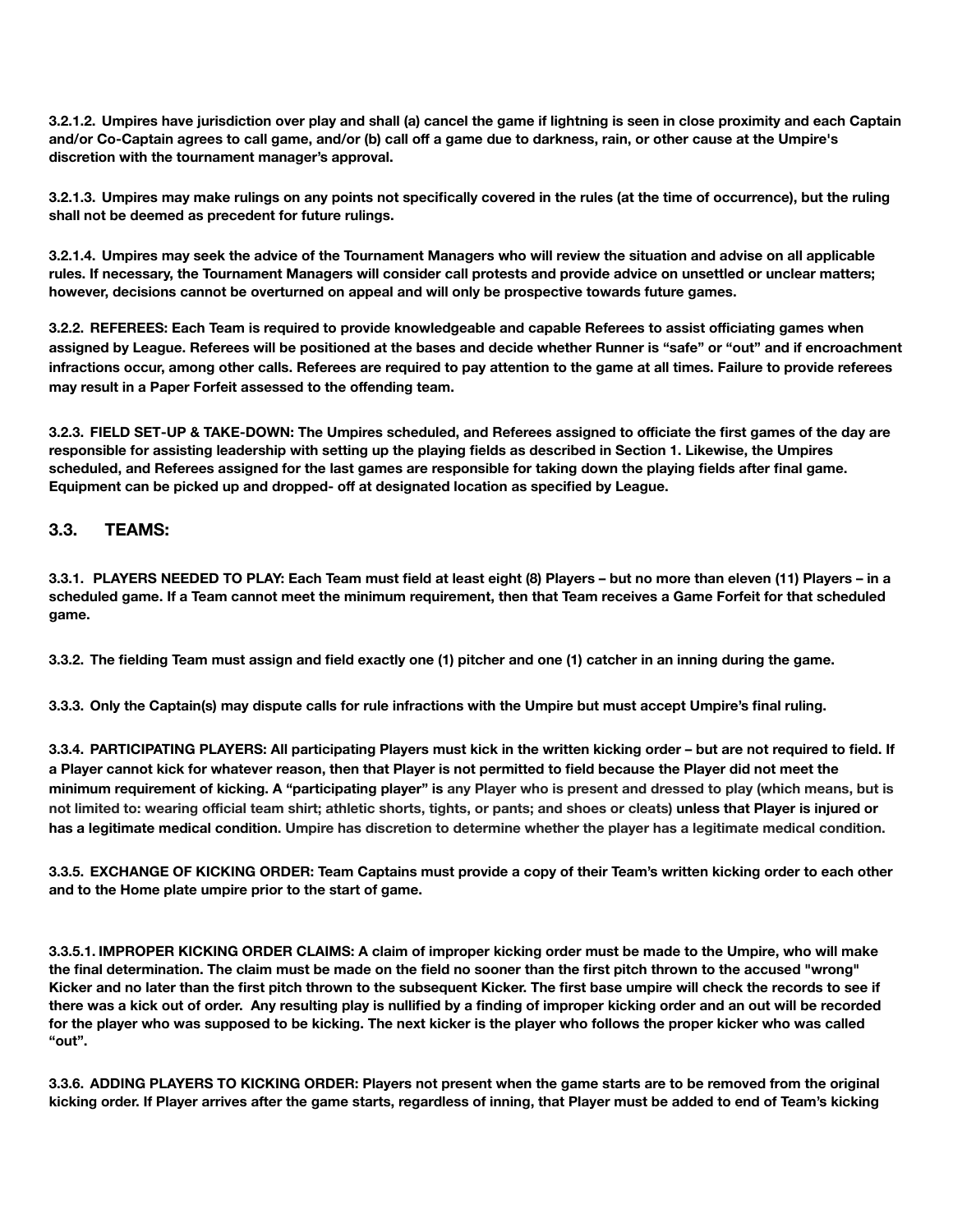**order. However, Player may not be added to kicking roster after Team has been once through the kicking order — although the late‐arriving Player may still play defensively in the field (exception to Rule 3.3.4).** 

**3.4. BASE COACHES: Two members of the Team at kick may coach First (1st) Base and Third (3rd) Base. Base Coaches may switch with other Team members to remain in proper kicking order. However, Base Coaches may not physically assist Runners**  while the ball is in play nor can they interfere with game play – doing so results in an out (see 11.2(h)).

## **4. REGULATION GAMES:**

**4.1. REGULATION GAMES: To be considered a regulation game, the game must last at least three (3) full innings or forty (40) minutes, whichever occurs first. Official tournament games (excluding single-elimination playoff games) may last a maximum of five (5) innings – but a new inning may not be permitted to start if the game has already played at least a certain number of minutes (e.g., forty (40) or forty-five (45) minutes), as announced by Tournament Leadership prior to the Tournament. Game clock officially starts when first pitch of the game is thrown and may be paused at the discretion of the umpire (eg, for injuries, or for excessive delays between innings, discussions about calls, or to retrieve balls). Tournament quarterfinal, semifinal and final games will play a full 5 inning game without a time restriction.** 

**4.1.1. If a game is called according to Rule 3.2.1.2 after being considered a regulation game, then the game score at the end of the last full inning shall determine the winner.** 

**4.1.2. If a game is called according to Rule 3.2.1.2 before being considered a regulation game, then the game will resume after appropriate caution has been taken for weather.** 

**4.2 HOME/AWAY TEAM DESIGNATION: During tournament pool play captains will participate in a game of Rock Paper Scissors to determine home and away sides. Winning captains will be able to decide if their team has the "Away" designation (Kicking first) or the "Home" designation (Kicking last). During elimination playoffs the team with the better seed will automatically be the Home team.** 

**4.3. SLAUGHTER RULE: Teams may score a maximum of 6 runs per inning. Once 6 runs have been scored the half inning will be considered complete per the slaughter rule. This rule does not apply to the final at-bat for the trailing team to the extent they are down by more than 6 runs (ie, they may score enough runs to tie (but not to win), even if that is more than 6 runs).** 

**4.4. WINNING/LOSING: The Team with the most runs at the end of the game wins. If the team winning after the top of the final inning is set to kick in the bottom of the inning, then the game ends without the bottom of the inning being played.** 

**4.5. TIES: If there is a tie score at the end of a pod game, then the game shall be marked as a tie. During elimination play, if the game ends in a tie, then additional innings will be played. Before the start of the inning, the last kicker will be placed on Second (2nd) base and each kicker will receive one (1) pitch per at bat. A strike or foul ball will be recorded as an out, a ball will result in a walk, and a kicked ball will be played live. The game will continue in this manner until there is a winner at the conclusion of a full inning.** 

**4.6. FORFEITS: The League has predetermined and enumerated scenarios that will result in a "Forfeit" being assessed against a Team under the rules. Forfeits cannot be waived. There are two types of forfeits with distinctly different consequences:** 

**4.6.1. GAME FORFEITS: When assessed, counts as both a "20‐0 Loss" and "Forfeit" against the offending Team – and a "20‐0 Win" for the other Team.** 

**4.6.2. PAPER FORFEITS (ADMINISTRATIVE PENALTY): When assessed, does not count as a "Loss" but does count as a "Forfeit" and ten (10) runs will be applied against the offending Team towards their total "Runs Allowed" for the tournament. Paper Forfeits DO NOT affect the games played or games to be played by the offending Team on the date of the offending incident only the game in which the forfeit is recorded.**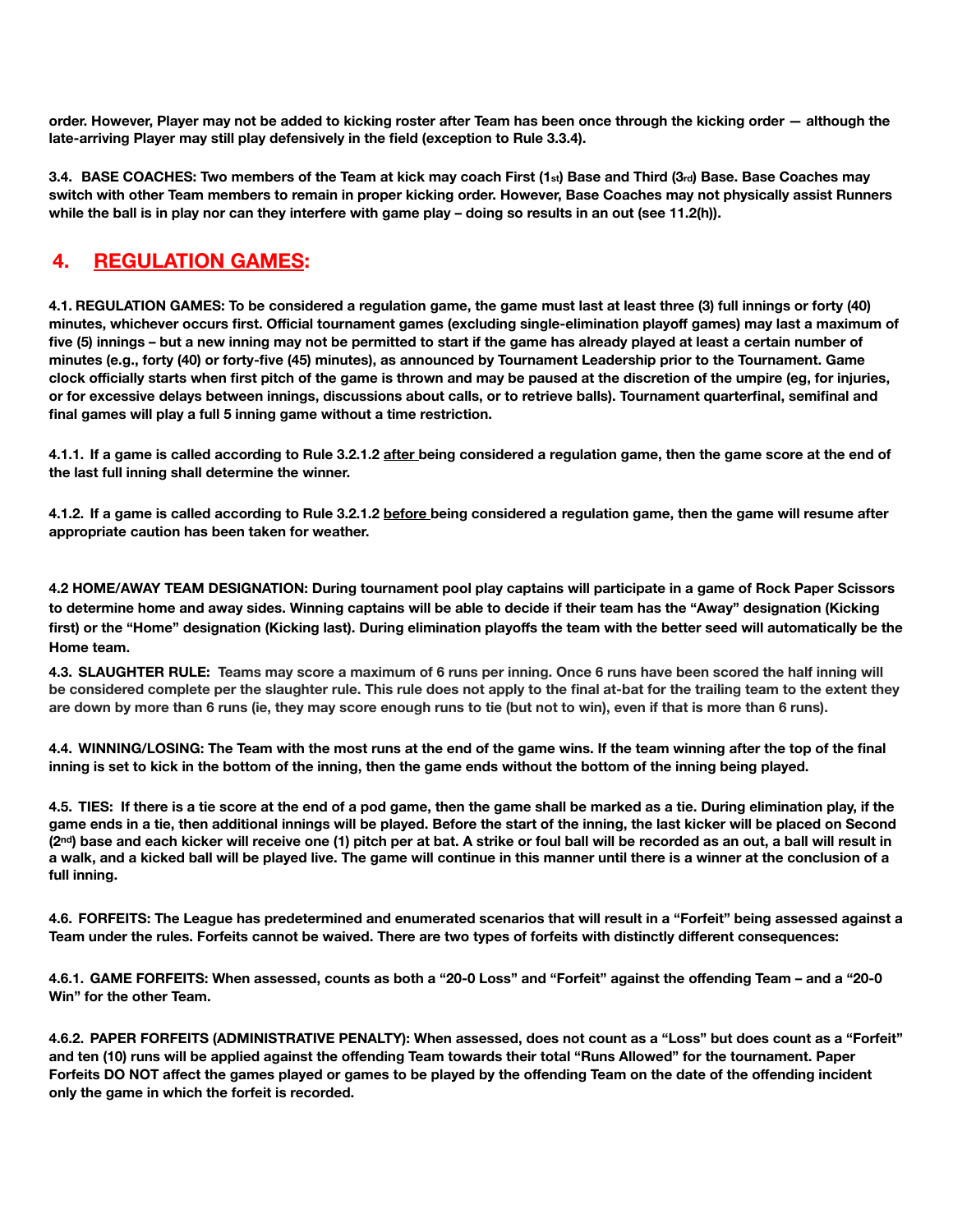**4.7. Teams will have a five (5) minute grace period for any game delay. Failure to abide by this rule results in a Game Forfeit.** 

**4.8. NON-‐REGISTERED PERSONS: A Team playing a non-registered person, an improperly registered person (see 3.1), or a person not registered on that Team will receive a Game Forfeit for any applicable game.** 

**4.8.1. If such an infraction is claimed during the game, the Team accused of the infraction bears the burden of proof. The Team must present acceptable identification (ex. government-issued photo ID or Team roster).** 

**4.8.2. If such an infraction is claimed after a game, the infraction must be announced to Tournament Leadership before the end of the Team's next scheduled game. The burden of proof rests with claimant Team.** 

**4.9. RANKINGS/STANDINGS: Calculated using approved protocol established by Tournament (see Appendix B).**

## **5. PITCHING, CATCHING, AND FIELDING:**

**5.1. PITCHING: Balls must be pitched by hand. There are no restrictions or limitations on pitching style.** 

**5.2. POSITIONING & ENCROACHMENT: Proper field position must be maintained by all defensive Players during the start of play. Failure to be properly positioned will result in an encroachment infraction.** 

#### **5.2.1. TYPES OF ENCROACHMENT:**

**5.2.1.1. FIELDER ENCROACHMENT: Except for the Catcher, all Fielders must start play AND remain in fair territory behind the First/Third (1st/3rd) Base diagonal – outside of the "Neutral Zone" (see Diagram) – until the ball has broken the front plane of home plate or is contacted by the kicker.** 

**5.2.1.2. PITCHER ENCROACHMENT: Pitcher must pitch the ball from behind the front edge of pitching strip AND remain completely behind that front edge of pitching strip after releasing the ball – outside of the "Neutral Zone" (see Diagram. No part of Pitcher's foot may be in front of or across the front edge of the pitching strip until the ball is pitched. After the ball is released, the Pitcher will follow fielder encroachment rules.** 

**5.2.1.3. CATCHER ENCROACHMENT: Catcher must be behind or parallel to the Kicker when they are in the kicking box. The Catcher may not be positioned forward of the Kicker during the play before the ball is kicked. In addition, Catcher is not permitted to come into contact with the Kicker nor position so closely to the Kicker as to restrict kicking motion.** 

**5.2.2. ENCROACHMENT PENALTIES: The penalty for the Team's encroachment regardless of the type or effect on the play will**  results in an AUTOMATIC ball awarded to the kicker. However, if the offensive team prefers to have the result of the play stand **instead of the call of "ball" awarded to the kicker, then the captain of the offensive team must immediately tell the home plate umpire he/she/they would like to decline the encroachment call and keep the play as is. The umpire must respect the captain's decision.** 

**5.3. Fielders are permitted to intentionally let kicked balls drop in order to attempt a double play – there is no "infield fly" rule nor any countermeasures against fielders who find it to their tactical advantage to let a ball drop rather than catch it.**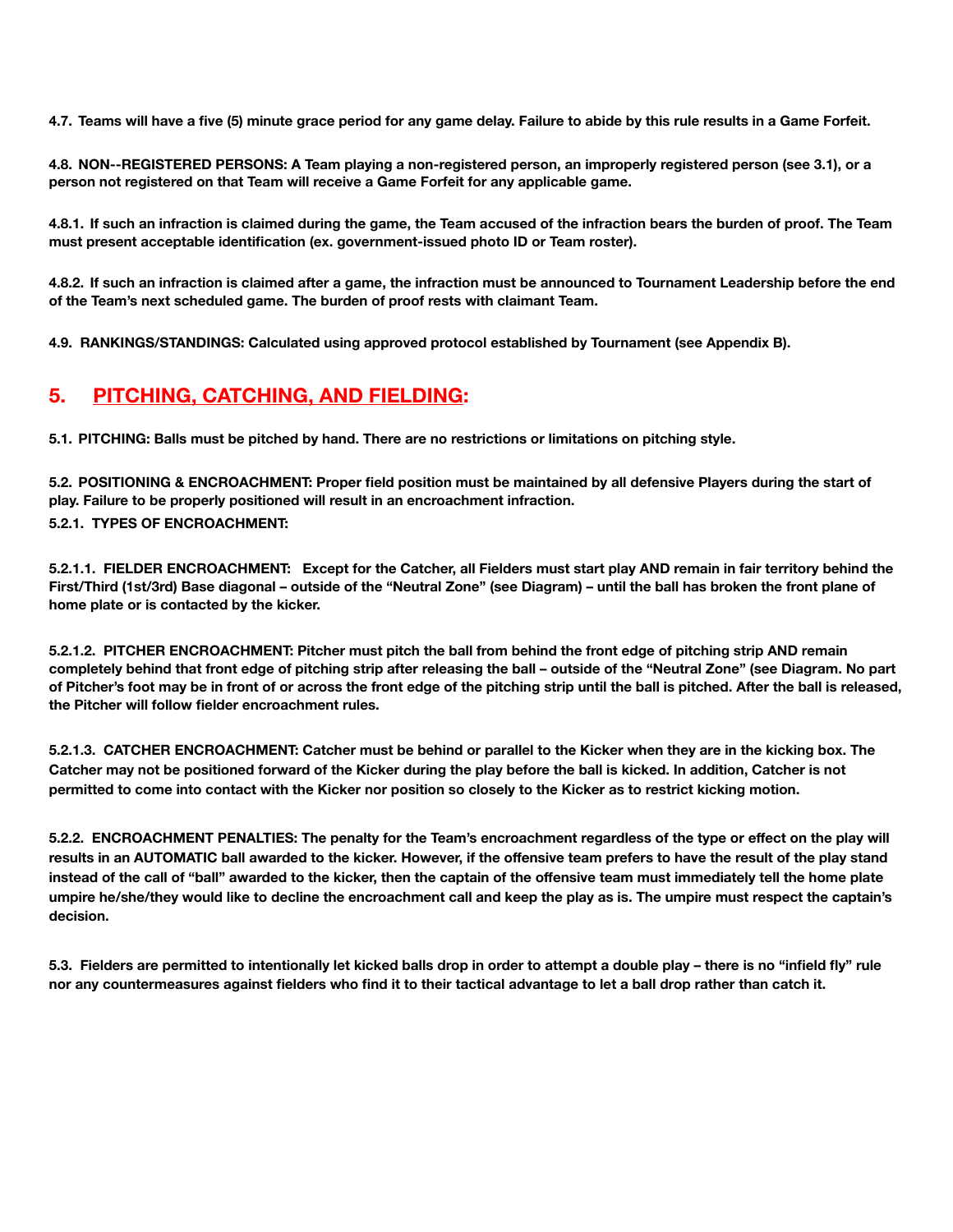

## **5. KICKING:**

**6.1. All kicks must occur at or behind Home Plate within the Kicking Box. The Kicker may step on Home Plate to kick; however, no part of the planted foot may be in front of or cross the front edge of Home Plate (see 10.2(h)). Kicker must have at least a portion of the planted foot within the kicking box during the kick (see 10.2(g)).** 

**6.3. Bunting is permitted.** 

**6.4. Intentional fouls are permitted but are discouraged. An "intentional foul" is when a Kicker deliberately kicks the ball into foul territory in an effort to avoid a pitched ball that would otherwise be called a strike in accordance with Rule 8.2 in order to advance the foul count.** 

## **7. RUNNING AND SCORING:**

**7.1. Runners traveling from Home Plate may overrun First (1st) Base and may only be tagged out if actively and intentionally attempting to advance to Second (2nd) Base. An idle left turn where the Runner returns directly to First (1st) Base does not constitute an active attempt to advance – must be a deliberate move towards advancing to Second (2nd) Base.** 

**7.2. SAFETY BASE: the "safety base" must be used when the Kicker is traveling to First (1st) Base from Home Plate.** 

**7.2.1. Safety Base is ONLY available for Runners traveling from Home Plate (see 7.5). No additional base may be used at any other base.** 

**7.2.2. Fielders trying to make an out on First (1st) Base must touch the base in fair territory (the First (1st) Base). Runners hindered by a fielder touching the Safety Base will be "Safe".** 

**7.2.3. When a play is attempted at First (1st) Base, the Runner must touch the Safety Base – and not First (1st) Base. If the Runner touches First (1st) Base prior to being called "Safe" at the Safety Base, then the Runner shall be called "Out", unless an exception below applies:**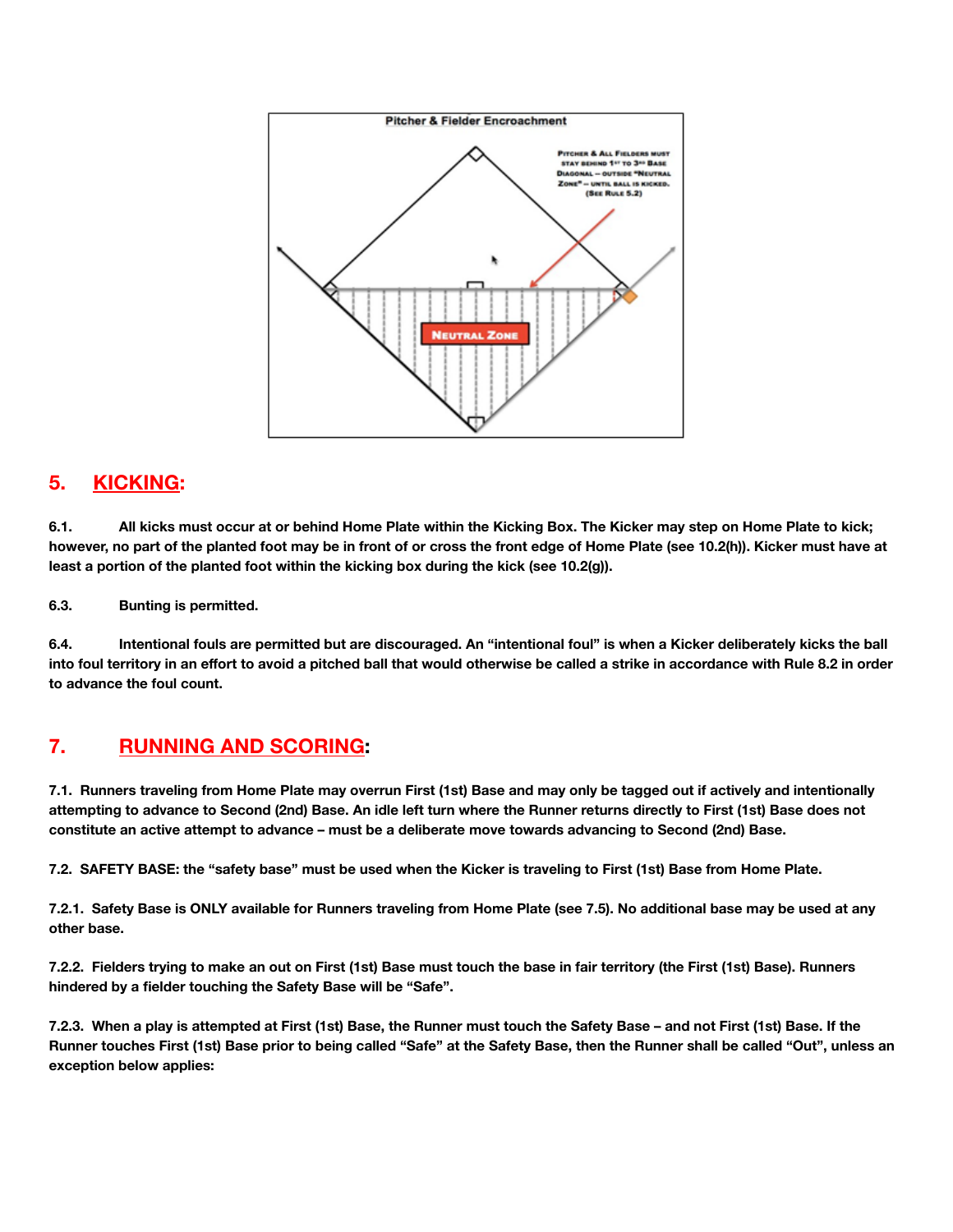**7.2.3.1. The Runner may use First (1st) Base if attempting to advance to Second (2nd) Base, if there is no Fielder on First (1st) Base, or if they are attempting to avoid a collision with a fielder (e.g., the first baseman trying to catch an errant throw). A runner using or touching First (1st) Base in any other circumstance is "Out".** 

**7.3. Once a Runner has reached First (1st) Base safely, the Runner must start the next play on the actual First (1st) Base (not the safety base).** 

**7.4. Runners must stay within the baseline. Any Runner that runs outside the baseline is "Out" unless the Runner is merely following a natural running arc or changing course to avoid interference with a Fielder making a play (see 11.2(k)). Runners may move no more than four feet (4') outside the baseline when attempting to avoid a ball tag.** 

**7.5. Fielders must stay out of the baseline except as necessary to make a play on the ball. Fielders trying to make an out at a base may have their foot on base but may not block the base and must lean out of the baseline except to try to catch the ball. A fielder completely blocking a base will result in the runner being "safe". Runners hindered by any Fielder within the baseline or standing on the base – not making an active play for the ball – shall be "Safe" at the base to which they were running (see 12.2.1). Runners may choose to advance beyond this base.** 

**7.6. Runners are not permitted to lead off base nor steal bases. Runners may advance once the ball is kicked. A Runner who is off base when the ball is kicked is "Out" (see 11.2(g)).** 

**7.7. FORCED SITUATION: A force is a situation when a Base Runner is compelled (or forced) to vacate their then-occupied base and try to advance to the next base because the Kicker became a Runner. For our kickball purposes, a Kicker becomes a Runner at the moment a kicked ball is not caught and touches the ground within fair territory.** 

**7.7.1. Runners cannot remain on the base in a force situation as described above (see 11.2(n)). Runners who become out while running from one base to the next do not negate the previous force situation.** 

**7.7.2. Runner at First (1st) Base is always forced to attempt to advance to Second (2nd) Base when the Kicker becomes a Runner as described above. Runners at Second (2nd) or Third (3rd) Bases are forced only when all bases preceding their thenoccupied base are also occupied by other Base Runners and the Kicker becomes a Runner as described above.** 

**7.8. Hitting a Runner's neck or head with a thrown ball is not allowed, except when the Runner is sliding. If a non-sliding head shot occurs, then Runner is "Safe" and advances to the base they were running toward when the ball hits the Runner.** 

**7.8.1 A fielder kicking a ball at a runner is not allowed. Fielders may kick the ball to other team members but if a ball that is kicked by a fielder strikes a runner, the runner will be deemed safe, and the play will result in an automatic dead ball.** 

**7.9. TAGGING UP: To "tag up" is a requirement for a Base Runner to retouch or remain on their starting base until (or after) the ball is kicked and either (1) lands or is first touched within fair territory, or (2) is caught in flight within foul territory. Base Runners must tag up when a fly ball is caught in flight by a Fielder. Runners are free to attempt to advance at their own risk after a legal tag up, even if the ball was caught in foul territory. A Runner failing to tag‐up as required is out (see 11.2(f) & 11.2(m)).** 

**7.10. All ties go to the runner.** 

**7.11. OVERTHROWS: An overthrow is a ball thrown, kicked, or deflected into foul territory while making a defensive play toward a Player or base.** 

**7.11.1. Overthrows only apply at first base or as set forth in an addendum based on field conditions. Otherwise, Interference Rules in section 12.2 apply.**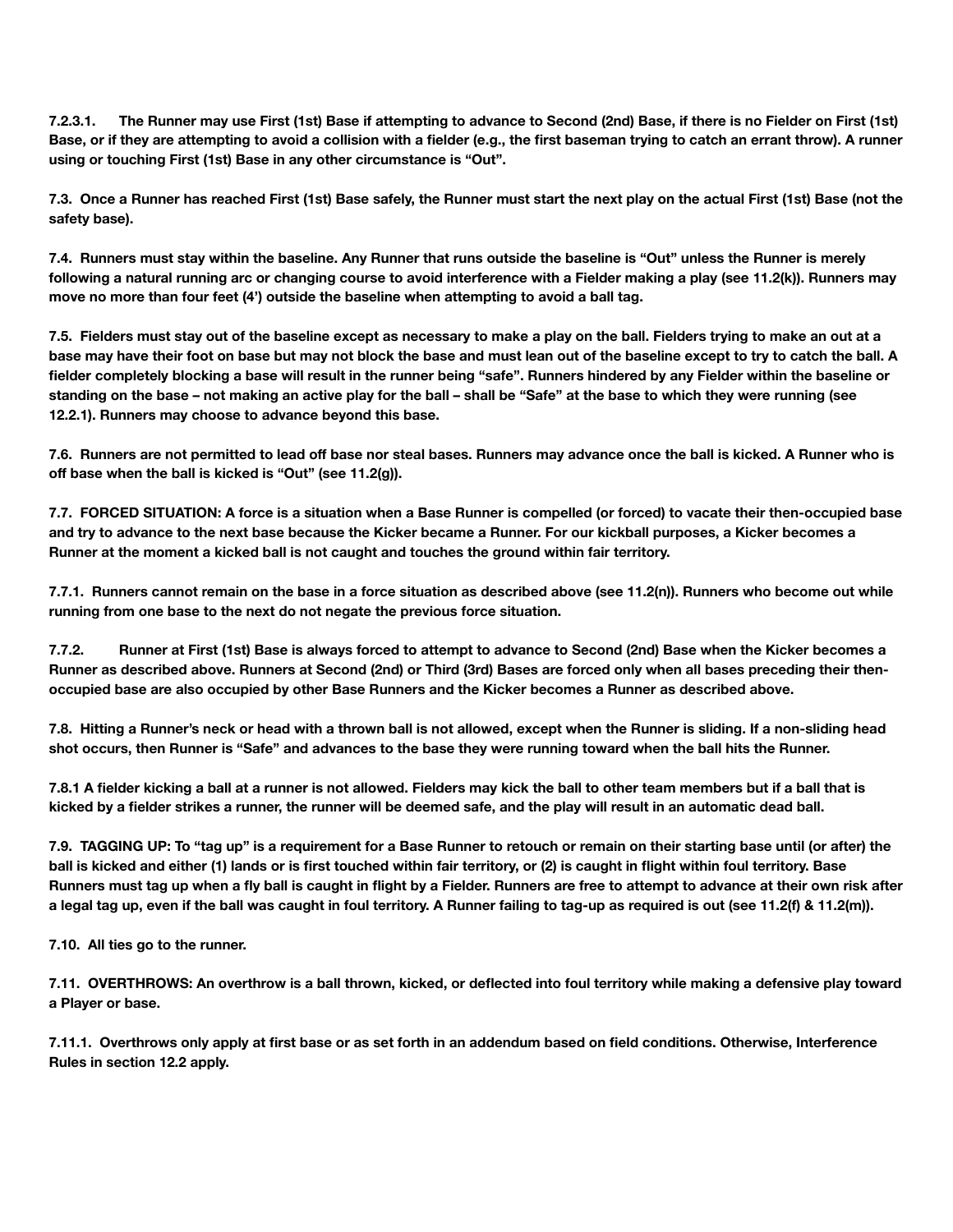**7.11.2. When an overthrow made in the direction of 1st base is made, the kicker may only advance to 2nd base. All other runners may continue to advance one (1) base beyond the base they would have reached absent the overthrow.** 

**7.12. Running past another Runner is not allowed – the passing Runner is out (see 11.2(j)).** 

**7.13. A run counts when a Runner touches Home Plate before the third (3rd) out is made, EXCEPT that no run can score when the third (3rd) out is made during a force play situation, or when the Kicker is out before touching First (1st) Base.** 

**7.14. When a base is displaced during play, any Runner is safe while in contact with the base's original and correct location. Umpires should defer to the reasonable judgment of the runner as to the location of the displaced place. All displaced bases should be restored at the end of each play.** 

#### **8. STRIKES:**

**8.1. A count of three (3) strikes is an out. Foul balls will count towards the strike count (see 10.1).** 

**8.2. A "strike" is a pitch that is not kicked and is not called a ball in accordance with Rule 9.2 and where any part of the pitched ball enters the strike zone as described herein (see 1.7). Furthermore, "any part of the pitched ball" means even the slightest amount of the ball entering strike zone as defined in Rule 1.7. By rule, if the second (or a subsequent) bounce of a pitched ball hits the ground on home plate or within 12 inches to either side, the pitch is a strike (see Rule 9.2(b)). Additionally, a strike is an attempted kick missed by the Kicker inside or outside of the strike zone.** 

#### **9. BALLS:**

**9.1. A count of four (4) balls advances the Kicker to First Base.** 

**9.2. A "ball" is (a) a pitch outside the strike zone as judged by the Umpire when a kick is not attempted (see 1.7); (b) a pitched ball that does not touch the ground at least twice or roll before passing Home Plate; (c) a pitched ball that exceeds 12 inches (12") in height from bottom of the ball as it passes through the strike zone.** 

**9.3 An intentional walk, defined as 4 consecutive balls at the beginning of a count (4-0), will result in a double base walk where the kicker will automatically advance to second base. Base runners shall only advance as far as they are forced.** 

## **10. FAIR AND FOUL BALLS:**

**10.1. Foul balls count towards the strike count. However, a foul ball that occurs with two (2) strikes in the count will result in one "courtesy foul"; any subsequent fouls after that will result in an out.** 

**10.2. A "Foul Ball" is a kicked ball that: (a) Lands within foul territory; (b) Is first touched in foul territory; (c) Lands in fair**  territory but touches foul territory on its own before reaching 1<sup>st</sup> or 3<sup>rd</sup> base; (d) Whose direction is altered by contact with an **object (except a fielder) other than the ground in foul territory; (e) a kicked ball outside of the kicking box (either in front of home plate or behind/outside of the kicking box); (f) A kicked ball that is touched more than once or stopped in the kicking box (however, a double kick where the second contact made by the kicker with the ball is outside of the kicker's box results in an OUT).** 

**10.3. A "fair ball" is (a) kicked ball landing and remaining in fair territory (see Diagram at C, D & E); (b) a kicked ball landing in fair territory then traveling into foul territory once beyond the First or Third base (see Diagram at A, B & F); (c) a kicked ball that lands or is touched in fair territory but is knocked into foul territory by a Fielder; and (d) a kicked ball traveling in the air in foul**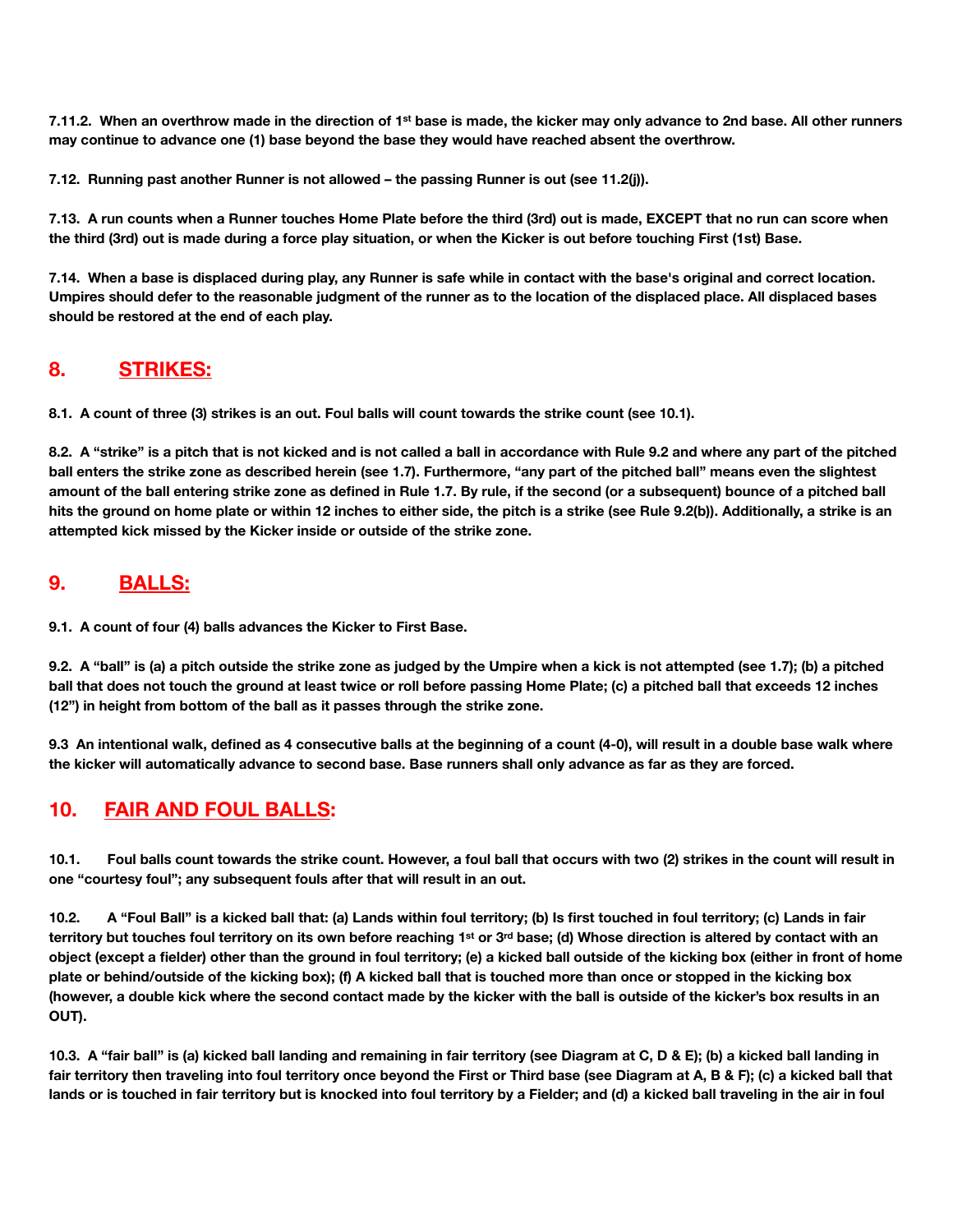**territory that has not come in contact with the ground but is touched by a player who has both feet on the ground in fair territory.** 

**10.4. Foul lines are considered fair territory.** 



#### **11. OUTS:**

**11.1. A count of three (3) outs by a Team completes the Team's half of the inning.** 

**11.2. An "out" occurs when (a) kicking count is three (3) combined strike-fouls (subject to one courtesy foul); (b) any kicked ball (fair or foul) is caught by a Fielder; (c) a forced out by ball tag at the base to which a Runner is running prior to the Runner arriving at that base; (d) a Runner is touched by the ball at any time while not on base while ball is still in play (see 12.2.3); (e) a Kicker touches the ball with their hand or arm; (f) a Runner is tagged by the ball on base when the Runner fails to tag‐up is required when a ball is caught (see 7.6); (g) a Runner is off base when the ball is kicked (see 7.3); (h) a Runner is physically assisted by a Team member or Base Coach during play (see 3.4); (i) a Kicker does not kick in the proper kicking line up (see 3.3.4); (j) a Runner passes another Runner (see 7.11); (k) a Runner runs outside of the baseline (see 7.1); (l) a Runner who misses a base but fails to tag-up, as called by a Referee upon the conclusion of the play; (m) a Runner who fails to properly tag-up on a caught ball (see 7.6); (n) a Runner tagged by the ball while on a base they are forced to vacate by the Kicker becoming a Runner (see 7.7);** 

**and/or (o) a Runner coming from Home Plate who steps on First (1st) Base when required to use the Safety Base (see 1.10.3).** 

#### **12. BALL IN PLAY:**

**12.1. Play ends when the pitcher has possession of the ball and returns to the Pitcher's mound. Pitcher's mound extends twelve feet (12') from the center of the pitching strip. Runners who are off base at this time and in forward motion may advance only**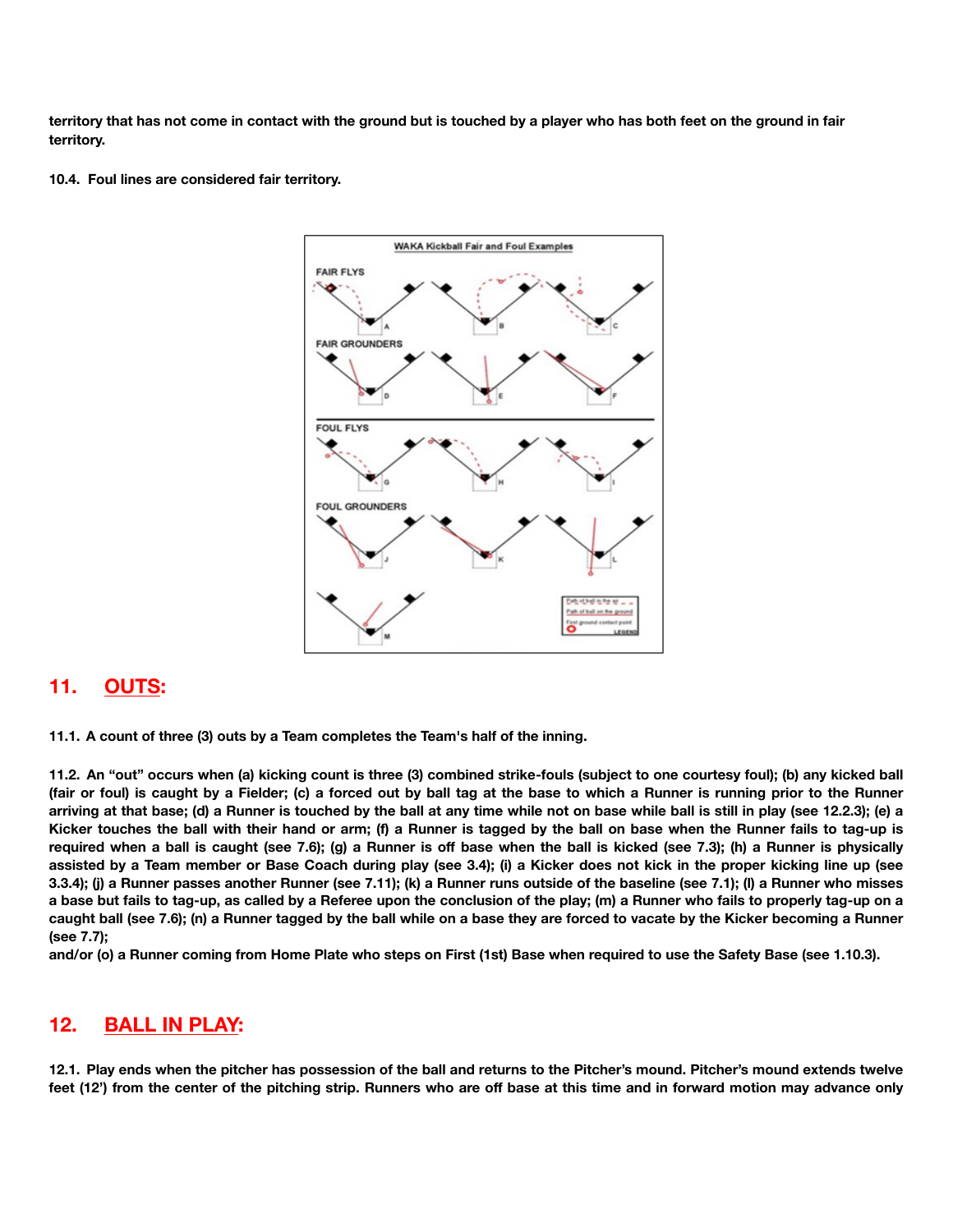**one (1) base. Runners who are off base at this time but not in forward motion must return to the base from which they were running.** 

#### **12.2. INTERFERENCE:**

**12.2.1. BY FIELDER: When Runner is hindered by any Fielder within the baseline or standing on the base – not making an active play for the ball – the Runner shall be safe at the base to which they were running. Runners may choose to advance beyond this base while the ball is still in play.** 

**12.2.2. BY RUNNER: When Runner physically hinders Fielder attempting to make a play in a deliberate and unsportsmanlike manner, the interference causes the play to end, the Runner is out, and other Runners must go back unless forced forward.** 

**12.2.3. BY RUNNER WHO TOUCHES BALL: When any Runner (on or off base) intentionally touches a ball (see 11.2(d)), the interference causes the play to end, the Runner to be out, and any other Runners shall return to the base from which they came, unless forced to advance.** 

**12.2.4. BY NON-‐PERMANENT OBJECT: When any non-Fielder or non-permanent object – except an Umpire, Referee or Runner – touches or is touched by a ball in play in fair territory, the interference causes the play to end and Runners shall proceed to the base to which they were headed.** 

**12.2.5. BY PLAYER ON OPPOSITE FIELD: When a Player from the game on the opposite playing field (1) touches the ball and the interference gives either Team an unfair advantage OR (2) deliberately and intentionally hinders a fielder to prevent a play (not mere incidental contact) and the interference gives the Kicking Team an unfair advantage – so much so that play should cease due to fairness and sportsmanship — interference causes play to end. The Umpire has the ultimate discretion to determine whether interference occurred and the location of base-Runner(s) but for the interference.** 

**12.2.6. INTERFERENCE BY NON-FIELDING PLAYERS: When non-fielding players (such as supporters, spectators, bystanders, etc.) significantly hinder or prevent a Fielder from retrieving a ball in foul territory – so much so that play should cease due to fairness and sportsmanship, this interference causes play to end. The Umpire has the ultimate discretion to determine the location of base-Runner(s) but- for the interference.** 

**12.3. If a ball is popped or deflates significantly, that play shall be replayed with a properly inflated ball.** 

## **13. INJURY AND SUBSTITUTIONS:**

**13.1. The Captain (and/or Co-Captain) is permitted to substitute/replace a fielding position during an inning for any reason. However, the fielding position (including pitcher and catcher) may only be substituted/replaced once per inning – unless injury forces another substitution. The clock continues to run while a substitution is occurring, but the umpire has absolute discretion to stop the clock and (if deemed necessary) add a reasonable amount of time back on the clock if the substitution or frequency of substitutions is unfairly delaying the game. Abuse of this rule as a time management strategy will be treated as unsportsmanlike conduct and will not be tolerated.** 

**13.1.1 The substitution for pitcher can only be made when the count pitch count for a batter is at 0-0, unless due to an injury.** 

**13.2. In case of injury or illness, the Captain (and/or Co-Captain) may request a timeout for the participant's removal and replacement. If the participant later returns to play, the participant must be inserted into the same kicking order position previously held.** 

**13.3. If a Player is ejected, injured, or becomes ill and cannot continue, the kicking order will continue in the same formation less the removed Player. Injured Players who do not kick cannot play in the game.**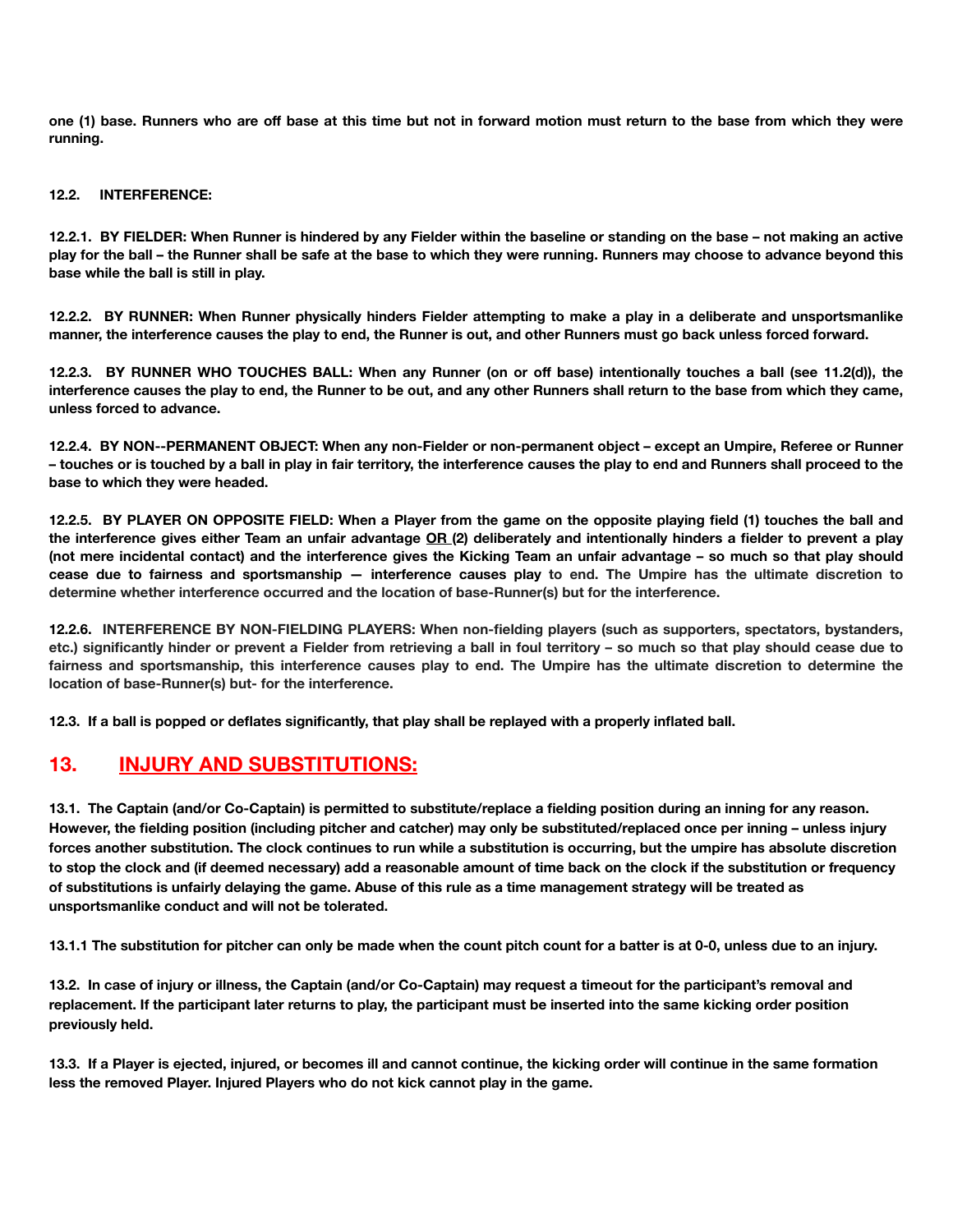**13.4. If a Kicker is injured before reaching or being able to reach First (1st) Base, then the Kicker is deemed "out".** 

**13.5. A substitution for an injured Runner is only allowed if the injured Runner successfully made it to base.** 

**13.6. An individual Runner may be substituted no more than twice per game. After second substitution, the Player will be removed from the game and no longer allowed to participate.** 

## **14.** *Intentionally Omitted*

#### **15. SPORTSMANSHIP:**

**15.1. While games are often competitive, ensuring participant safety and providing a comfortable atmosphere is important to the League – on and off the field. Game atmosphere should try to always remain good-natured. Proper sportsmanlike behavior is subjective and should be viewed as how the reasonable person would interpret the behavior in a game situation. However, certain instances are inherently unacceptable.** 

**15.2. Public drunkenness; physical violence or threats of violence; excessive swearing, discriminatory comments, and/or namecalling; sexual harassment and/or inappropriate sexual touching; bullying of any kind; and/or any conditions creating an unsafe environment are not permitted. The Umpire has discretion to penalize violating Players (see 3.2.1.1). Additional penalties may be assessed on a case-by-case basis at the discretion of League.** 

**15.3. On field punishments: If an unsportsmanlike act occurs during the course of the game, tournament umpires and/or managers may give direct punishments during game play as appropriate in their reasonable discretion. Umpires may issue warnings at their discretion, and may take further action (e.g., disqualifying a player from a game) if inappropriate conduct continues.**

**15.4. Alcohol is not permitted on the field. This includes, but is not limited to: beer, liquor, wine, champagne, or pre-mixed drinks. Additionally, participants are not permitted to bring Sponsor Bar cups onto the field. First offense will result in a Paper Forfeit. Additional penalties may be assessed.** 

**15.5. Bullying is never permitted. First offense will result in Player suspension or participant ejection and Game Forfeit. Second offense will result in Player expulsion from the League and both Game Forfeit and Paper Forfeit assessed to the Team.** 

**15.6. Captains and Co-Captains are responsible for maintaining proper sportsmanlike behavior for their Team.** 

**15.7. In addition to the penalties enumerated above, the Tournament may apply additional penalties as it deems necessary and appropriate.** 

**15.8. This section applies to all Tournament games and extends to all Tournament-affiliated events, including (but not limited to) post-game events at Sponsor locations and awards ceremonies.** 

## **16. TOURNAMENT RANKINGS FOR ELIMINATION ROUNDS:**

**16.1 In order to determine rankings for the elimination brackets the following system will be used:** 

- **A win is 2 points**
- **A tie is 1 point**
- **A loss is 0 points**